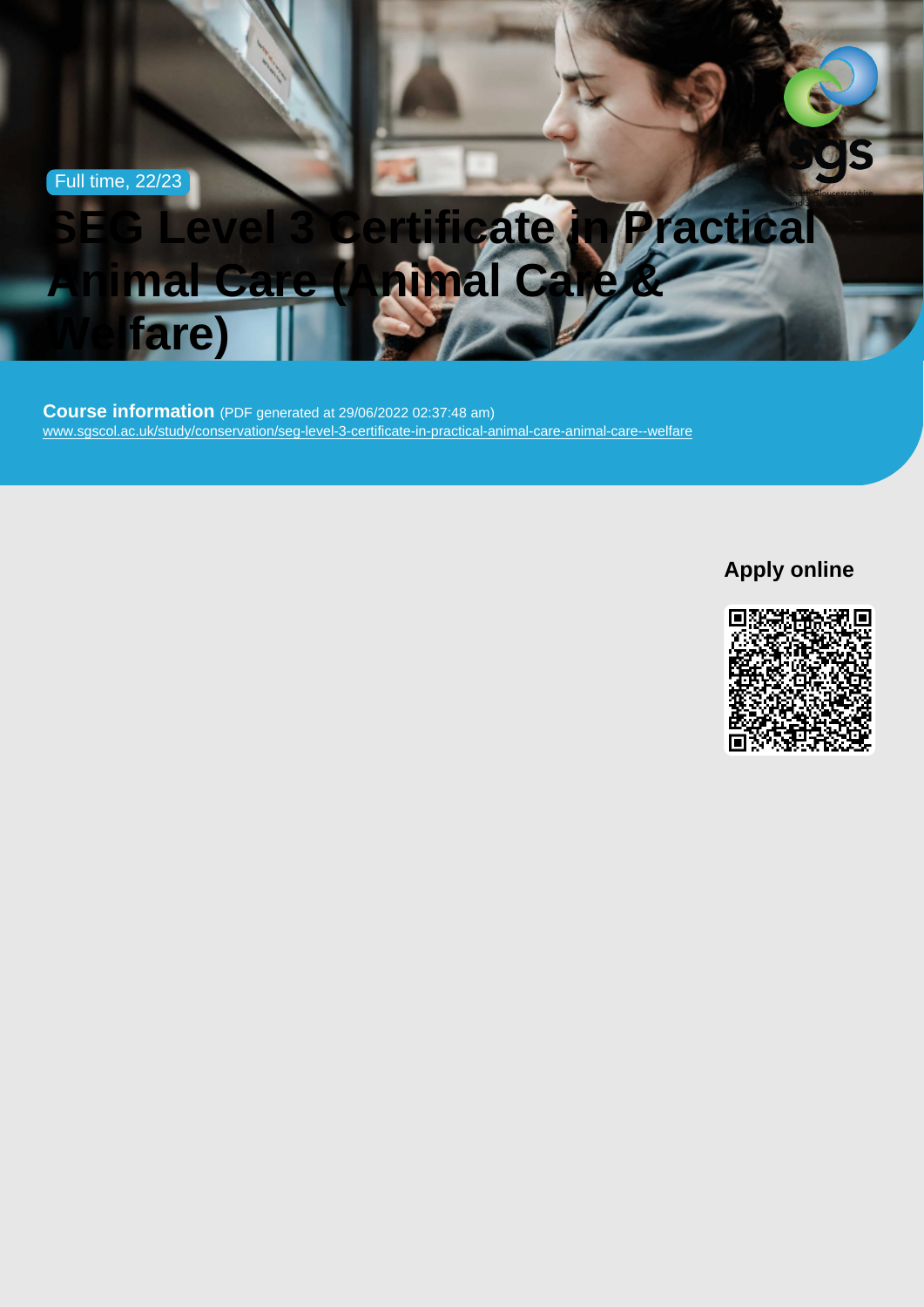## **Summary**

This programme of study is aimed at providing learners with theunderpinning knowledge and skills that are required to work practicallywithin animal industry, with the ability to retake GCSE Maths and GCSEEnglish if needed.

The SEG/ABC Awards qualification is designed for 16+ learners who wouldlike to progress into the animal care/management sector. This qualificationsuits learners who are seeking a more practical qualification training in a realistic work environmentwhist learning the supporting theory to uphold practical skills learnt. Learners wanting to accessvocational sector employment rather than pursing higher education would be well suited to thisqualification.

As part of the study programme learner will study and be assessed on a wide range of units these units of study vary year to year to allow us to support learners to access the industry based on industry needs at the time. Units of study can include subjects such as promoting health andwelfare of animals, monitoring and evaluating welfare, handling and restraining animals safely,managing animal accommodation, providing feed to animals, assessing suitability of environments,animal behaviour, management policies and working with others.

Learners will be taught and assessed by staff with experience from many animal industry backgrounds, this enriches the students curriculum. As a team we share our expertise with the learners to allow them to achieve to their best potential. Students will also have access to our thriving animal academy supporting learners to engage in wider animal related subjects than their study programme, enriching their knowledge to enter industry when the time is right.

This Level 3 course is based at our Stroud campus, in the centre of Gloucestershire, surrounded by the Cotswold Area of Outstanding Natural Beauty. The campus is a short walk from Stroud train station and easily accessible by bus.

## **How will I learn?**

Learners will discuss their own SMART targets with their personal tutor and these will then be specifically designed to enable learners to progress onto a further Level Diploma 3 course. In order to review progress, learners will meet regularly with their personal tutor, and feedback on assessments will be provided by teaching staff. Students will engage in classroom based learning and practical training on our animal collection. Assessment will take place throughout the course in many forms including written assessments/tasks, essays, posters, presentations and practical assessments and individual and group work. Learners should be comfortable to undertake all of these to undertake this course. Feedback will be given verbally and in written format throughout the duration of the course.

## **Maths & English**

As part of the ethos of upskilling our learners, opportunities to improve their maths and English will be identified in lessons and throughout the course.

## **Employability**

Lessons are related to industry practice in order to enhance employability opportunities and learners will study an industry-related additional qualification as part of the study programme. Students will be trained in our high standard animal collection by dedicated staff that are industry